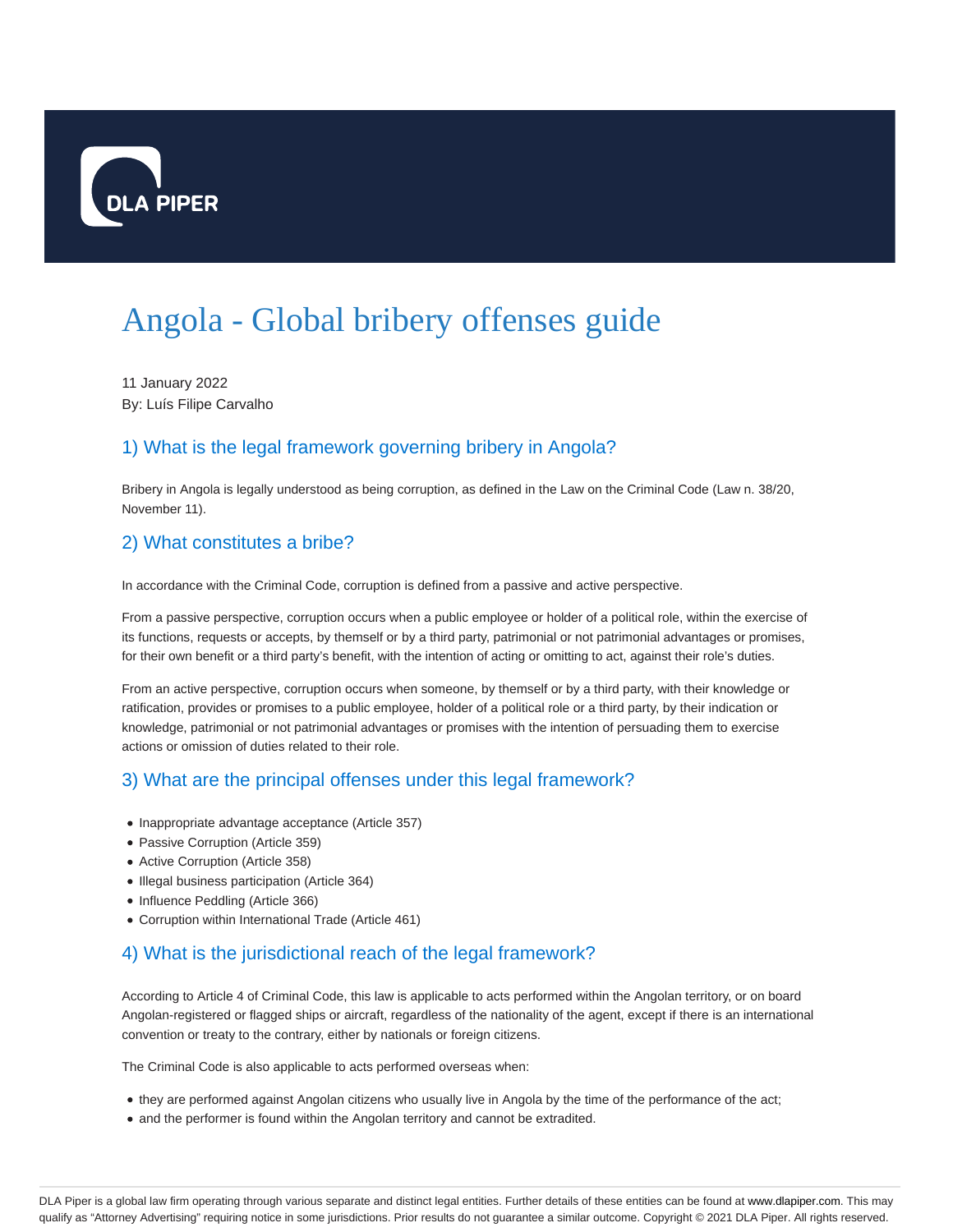Article 5 emphasizes that the legal framework is also applicable when performed by Angolan nationals or by Foreign citizens against Angolan nationals, where:

- the performer is found within the Angolan territory;
- the performer is a foreign citizen, found within the Angolan territory and extradition has already been requested, but not accepted;
- the performer is a legal person, or the action was performed against a legal person, with headquarters within the Angolan territory; and
- the performer is any legal person, group or entity in which maintains commercial relations with natural or legal persons, public or private, located in Angola.

## 5) Who may be liable for bribery? (public officials, private individuals, legal entities etc.)

According to Chapter IV of the Criminal Code, public employees, private persons and legal entities can be found liable under the offenses above mentioned.

However, the crimes of corruption in Angola do not occur where related to the private sector. Corruption is verified, however, where there is a relation between a private entity and a public employee or holder of a national or foreign political role.

## 6) Can a parent company be liable for its subsidiary's involvement in bribery?

Yes, in circumstances where the parent company has knowledge or has ratified the action to be performed by its subsidiary.

#### 7) Are facilitation payments (i.e. small payments to speed up routine governmental action) considered bribes?

Yes, provided that the circumstance where the facilitation payment satisfies the criteria set within Articles 358-359 and Article 364-366 of the Criminal Code.

#### 8) Does the legal framework restrict political and charitable contributions?

The Criminal Code does not restrict political and charitable contributions, provided that such contributions do not have as means the practice or omission of acts by public employees or holder of political roles, contrary to their professional duties.

#### 9) Does the legal framework place restrictions on corporate hospitality?

The Criminal Code does not provide place any such restrictions explicitly.

#### 10) Are there any defenses for bribery offenses?

There are no specific defenses to charges under the offenses found within this legal framework.

However, the Criminal Code provides a number of exceptions which can be applied by way of reducing or excluding the charges:

- Article 357 (3) excludes the conducts set within article 357 (1) and (2) if such conduct is socially approved or is in accordance with the national use and customs.
- Article 359 (2) provides that if the action or omission is proven to not be against the duties inherent of the functions of the performer and the advantage has not been taken, the last is entitled to receive a penalty of imprisonment until three years or a fine of up to 360 days.
- Article 358 (6) establishes that the perpetrator is excused from punishment whenever they withdraw the promise, refuses the offer of the advantage, or requests its return prior to the commission of the act.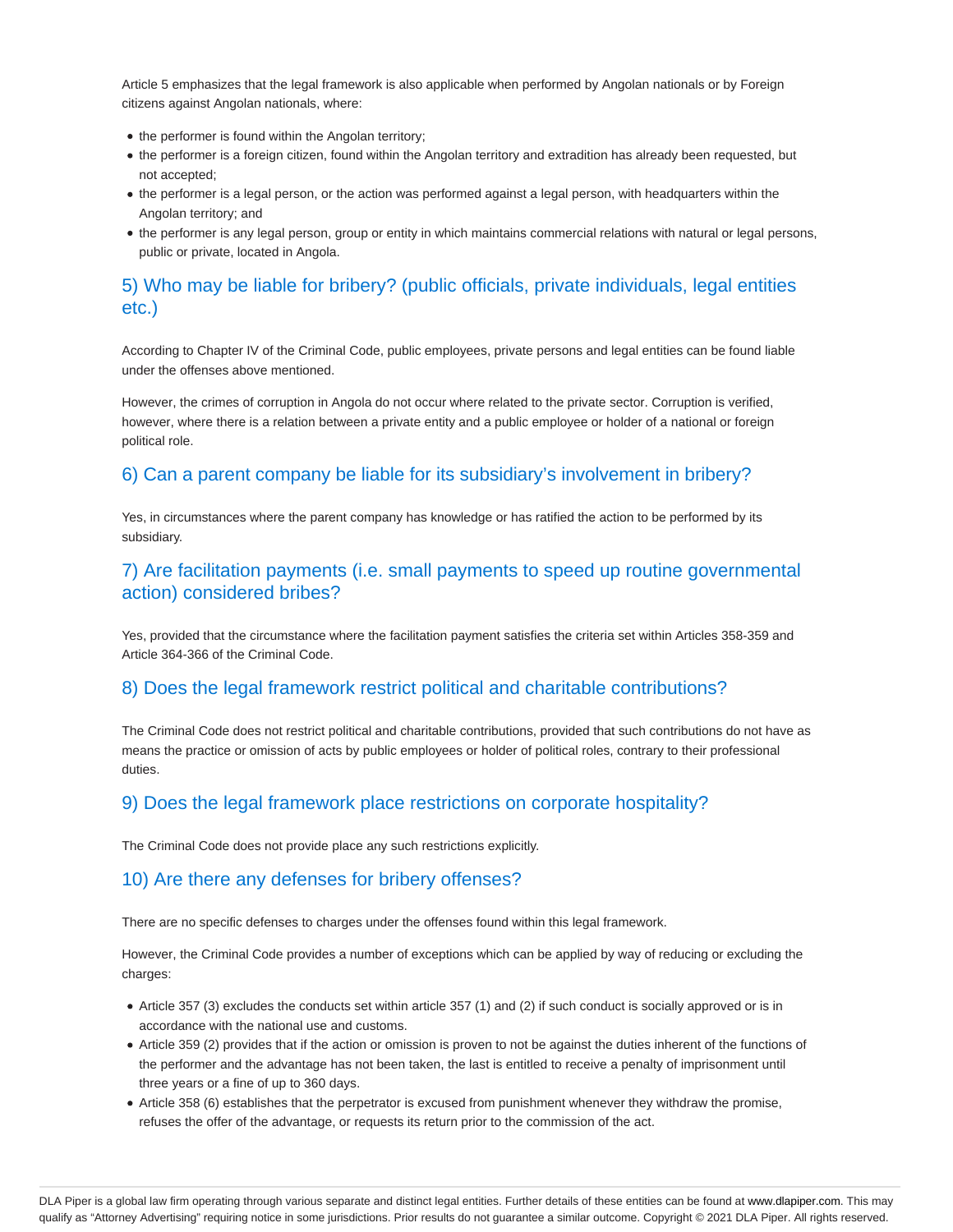- Article 358 (7) establishes that the penalty is reduced when:
	- o the perpetrator has committed the act at the request of the official, directly or through an intermediary;
	- o the perpetrator reports the crime within a maximum of 90 days after the act was committed and always before criminal proceedings are initiated;
	- o the perpetrator concretely assists in obtaining or producing evidence that is decisive for the identification or capture of others responsible.
- Article 359 (6) establishes that the perpetrator is exempt from punishment whenever they voluntarily repudiate the offer or promise they had accepted, restores the advantage or, in the case of fungible goods, its value, before the fact is committed.
- Article 359 (7) establishes that the penalty is reduced when the official:
	- reports the crime no later than 90 days after the commission of the act and always before criminal proceedings are initiated;
	- concretely assists in obtaining or producing evidence decisive in the identification or capture of other officials.

## 11) What are the key regulatory or enforcement bodies with regard to bribery?

The Public Ministry together with the National Police are the primary and sole bodies entitled to enforce this matter.

#### 12) What are the legal consequences of being found guilty of bribery offenses?

- Inappropriate advantage acceptance:
	- In the case of public employee: the law provides a penalty of imprisonment between one year and five years (Article 357 (1)).
	- In the case of those who give the advantage: the law provides a penalty of imprisonment between six months and three years or a fine from 60 to 360 days (Article 357 (2)).
- Passive Corruption:
	- In the case of public employee: the law provides a penalty of imprisonment up to two years or a fine of up to 240 days (Article 359 (1)).
	- In circumstances where it has been provided that the act or omission were not against their duties the law provides a penalty of imprisonment of up to three years or a fine of up to 360 days (Article 359 (2)).
- Active Corruption:
	- In the case of the performer: the law provides a penalty of imprisonment up to two years or a fine of up to 240 days. (Article 358(1)).
	- In circumstances where that the act or omission are against their functions or duties, the law provides a penalty of imprisonment up to three years or a fine up to 360 days. (Article 358 (2)).
- Illegal business participation:
	- In the case of a public employee, the law provides a penalty of imprisonment up to five years (Article 364 (1)).
	- If the crime harms the property interests of the state, the penalty is imprisonment for two to seven years. (Article 364 (3)).
- Influence Peddling:
	- In the case of the performer, the law provides a minimum penalty of imprisonment between one and five years (Article 366(1)).
- Corruption within International Trade:
	- In the case of a public employee, the law provides a penalty of imprisonment between one and five years (Article 461).

## 13) Are deferred prosecution agreements (DPAs) or other similar settlement mechanisms available?

No, corruption crimes in Angola are not capable of being negotiated or settled.